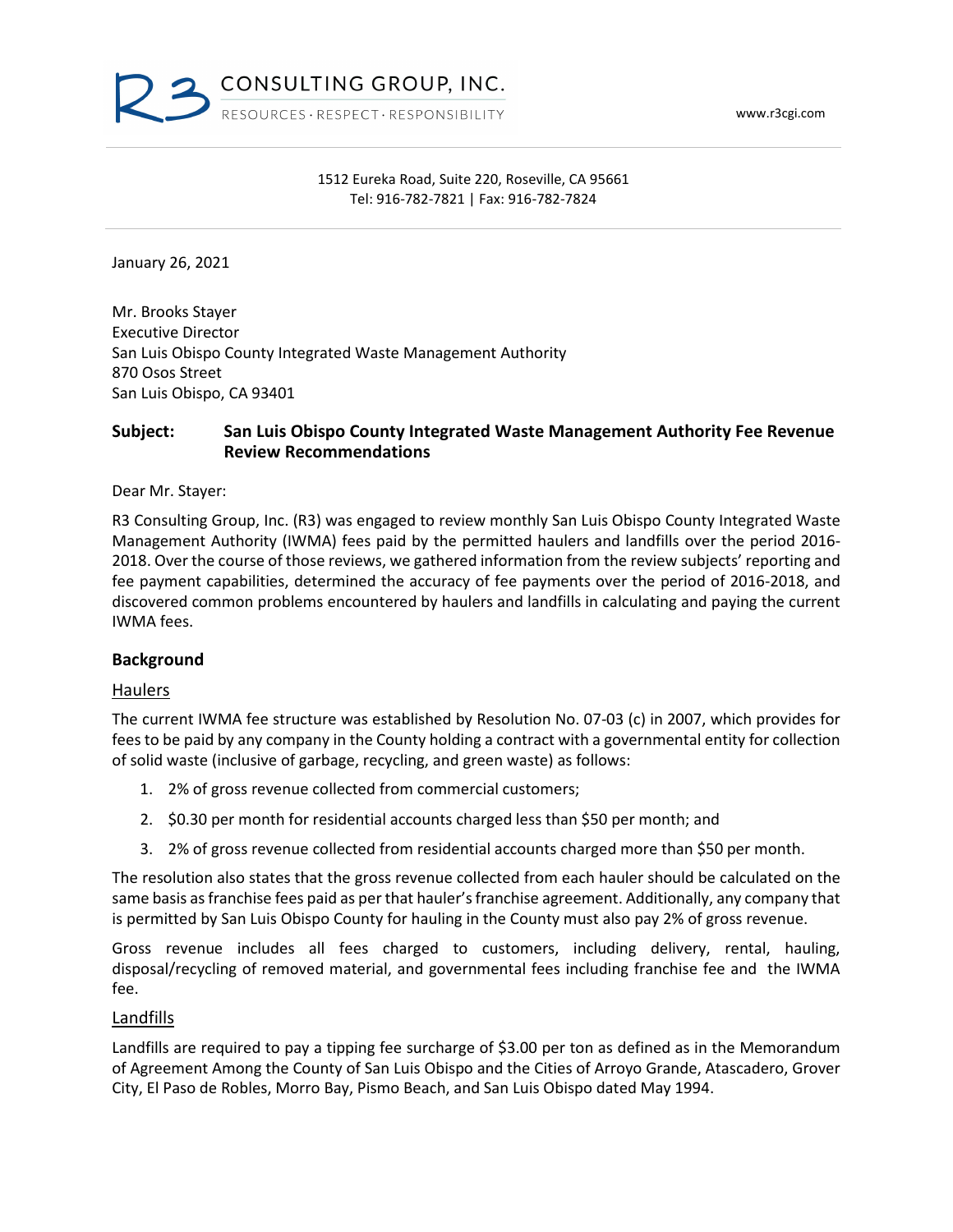Mr. Brooks Stayer January 26, 2021 Page 2 of 4

### Review Findings

Over the course of R3's reviews of the haulers and landfills, R3 observed the following:

- With some exceptions, most haulers paid the IWMA fee on the basis of the total amounts charged to customers *before the 2% fee.* Such calculations of fee payment are based on *revenue net of fees*, which is not the same as gross revenue as stated in the Resolution. However, in one case, the hauler's franchise agreement defines gross revenue as net of franchise fee and IWMA fees; in that case, R3 found that the hauler did pay in accordance with the Resolution.
- With some exceptions, permitted haulers paid on the basis of gross revenue *billed* and not *collected.*
- With some exceptions, haulers determined whether residential accounts are subject to the \$0.30 fee or the 2% fee based upon the *base service charge,* and not additional fees that may be added to an account on a month-by-month basis (or accounts subscribed to two containers with a total charge that exceeds \$50 per month). For haulers with residential monthly base charges that exceeded \$50 per month, those haulers generally paid the fee on those residential accounts that exceeded the \$50 per month charge correctly. Some haulers paid the 2% fee for all customers subscribed to bin service, and the \$0.30 fee on all customers subscribed to cart service.
- The landfills generally calculated and paid the \$3.00 per ton fee correctly.

# **Survey of Other Similar Joint Powers Authority (JPA) Fees**

Based upon an informal survey of similar organizations and R3's experience, the IWMA fee structure is unusual because it includes a fee based upon gross revenue and not tonnage. For example:

- Zero Waste Marin, a JPA that includes all Towns and Cities as well as the County of Marin, is funded via a surcharge on landfilled tons assessed on haulers, the transfer station, and the landfill.
- Zero Waste Sonoma, a JPA that includes all Towns and Cities as well as the County of Sonoma, is funded via a per-ton fee on all tons disposed at the landfill, and all organics diverted to composting.
- **StopWaste, a JPA that includes all Towns and Cities, some Sanitary Districts, as well as the County** of Alameda, is funded via a ballot measure that established a per-ton fee on all tons disposed at landfills in the County as well as a residential fee on property taxes for HHW services.
- RecycleMore, a JPA that includes the cities in West Contra Costa as well as the County of Contra Costa, is funded via a per-ton fee on all tons disposed under the JPA and one City's disposal agreement (all franchised tons).
- RecycleSmart, a JPA that includes some of the cities in Central Contra Costa as well as the County of Contra Costa, is funded via a combination of franchise fees and the revenue recovered from recycling, which is shared by the recycler via contract.
- **Los Angeles County has assessed a Solid Waste Management Fee that is paid on per-ton basis for** material disposed by all landfills located within the County, as well as any haulers that haul material to out-of-County landfills for disposal.
- Salinas Valley Solid Waste Authority is funded through per ton disposal tip fee; an AB 939 Fee charged to jurisdictions based on SVSWA's AB 939 Support budget allocated by percentage of disposal tons; and a per ton transfer fee charged to the City of Salinas franchised tonnage.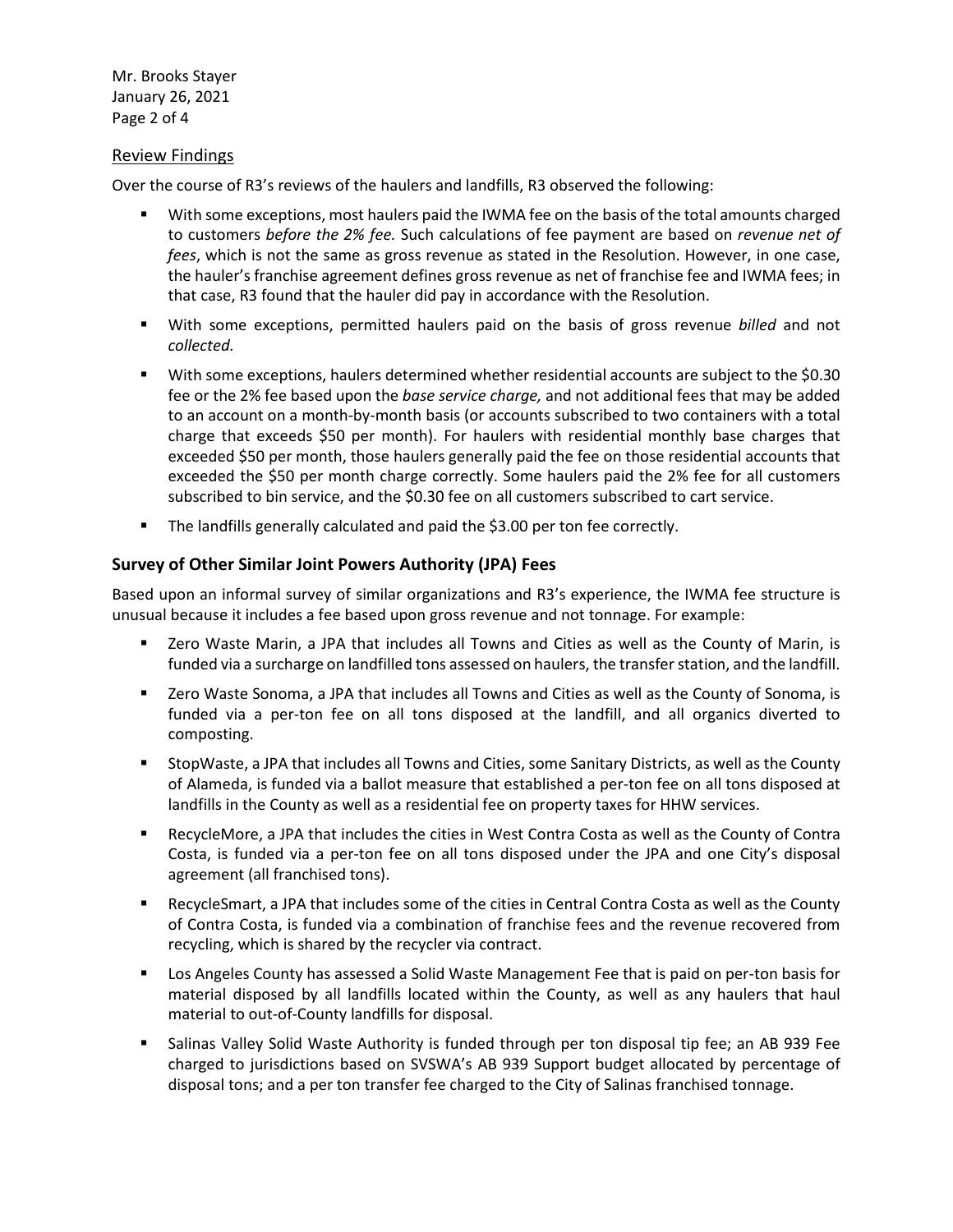Mr. Brooks Stayer January 26, 2021 Page 3 of 4

While many comparative JPAs do assess fees on landfilled tonnages, the fee structure IWMA has adopted (using a % of gross revenue) is more resilient to changes in tonnages over time and automatically moves with CPI.

# **Analysis**

R3 found that the complexity of the current system for IWMA fee assessments produced some challenges for haulers in correctly paying fees. Specifically:

- A residential fee with a \$50 threshold, rather than based upon the container type (i.e. cart and bin service) or the service sector (i.e. commercial or residential), means that the analysis to be completed on a monthly basis is sometimes quite complex, with some minor outliers often appearing in one month and disappearing the next. Furthermore, some haulers were not able to calculate the difference in residential accounts above or below \$50 utilizing existing software and calculated the amounts by hand, which could lead to inconsistencies and mistakes in calculations. While the haulers' approach to paying this fee was generally reasonable, sensible compromises in interpretation were needed in order to make payment of these fees practical for haulers.
- **The fee payment basis of gross rather than net revenue means that when haulers wish to** separately itemize the IWMA fee payment in customer invoices, the mathematical calculation is not intuitive. Customers would expect a 2% fee to be based upon the base charge, when in fact it would be based upon the total customer charge, inclusive of the fee. While the relative magnitude of these errors is small, it is not desirable to have inconsistency in the use of gross or net revenues from hauler to hauler.
- The fee payment basis on revenue collected rather than revenue billed means that, particularly for haulers that need to separate out customers subject to specific fees, and/or customers located in SLO, calculating the fees to be paid is challenging and impractical. Those haulers have been paying on the basis of gross billings rather than gross receipts. Generally, R3 found that the difference between gross billings and gross receipts (which is generally less that gross billings due to unpaid bills) is minimal. Calculating fees on gross receipts also poses and challenge for afterthe-fact reviews – general ledger account of gross receipts can change after fees are paid due to internal accounting adjustment, while gross billings is generally a more static figure.
- The clause that allows for fees to be calculated on the basis of the hauler's franchise agreement rather than the fee mechanism described in the Resolution results in inconsistency in calculation (and thus treatment) with some haulers paying on revenue net of fees due to specific language in franchise agreements. Inconsistency between fee payors for the basis of fees to be paid is not desirable.

Generally, other similar fee structures target tons disposed at landfills and not all solid waste material flows. Because it is based upon gross revenue and not garbage tonnages, the IWMA's fee structure is more resilient in the face of possible decreases in landfilled tonnages. However, charging a fee based on revenue also results in a more complex review process that includes financial review, rather than a tonnage review which is less complex.

The current fee structure does mean that for landfilled garbage, an IWMA fee is assessed on the revenue and also on the disposed tons. Based upon R3's knowledge of other similar fees, this is unusual but not unique. Moreover, we understand that some haulers have observed non-permitted roll-off activity in the County. If roll-off companies are not permitted, they do not pay the 2% fee; however, if fees are paid at